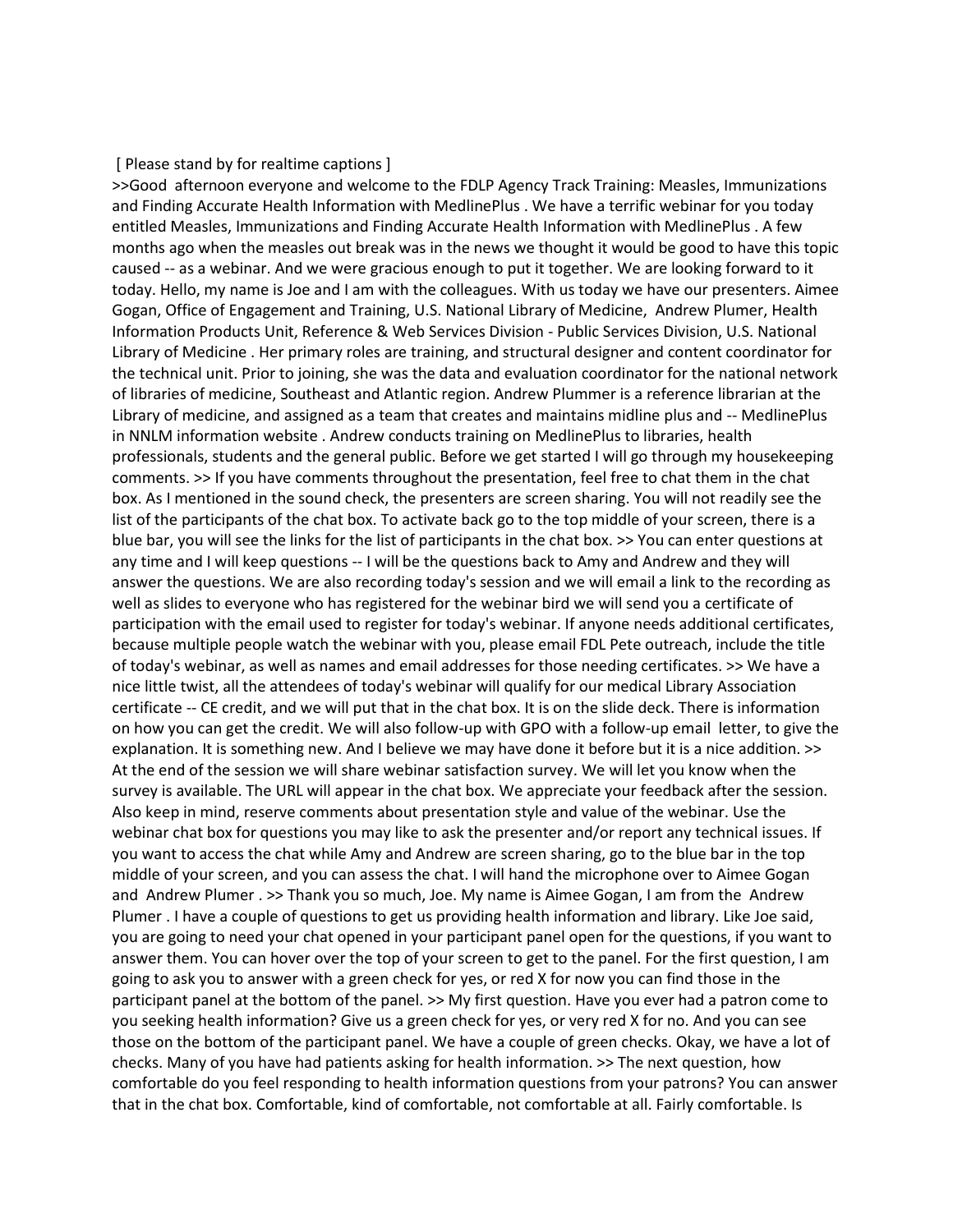anyone super comfortable? We have a lot of kind of comfortable, or not comfortable at all. Today Andrew Plummer will introduce MedlinePlus which is a health information resource that you can feel comfortable showing to your patrons. A little later I will talk about other webinars and classes that we offer through the national network of libraries of medicine. Here is Andrew. >>

Thank you, Amy. Good afternoon and welcome to the MedlinePlus session on Measles, Immunizations and Finding Accurate Health Information with MedlinePlus . The library is the library of medicine, I have been working on MedlinePlus for about 10 years. Today we will talk about MedlinePlus . Before I begin have you ever heard of any of these statements from your patrons, that vaccines can cause autism? Vaccines contain mercury, that's poison, etc.? Or of course the celebrity has doubts about vaccinations. >> Put those answers into the chat box and at the end of the presentation we may discuss them. I am kind of curious. In the past few years the controversy of vaccination has grown, an increase in parents not having children vaccinated, and the large pockets of measles within the U. S. As of today according to the CDC there are 1095 reported cases so far. The need for easily accessible, reliable, consumer information is extremely important for frontline librarians. >> What is MedlinePlus? It is the national Library of medicine and consumer resource cover website that provides information for patients, families and healthcare providers but it brings information about diseases, conditions and well issues and the language to the general public in which they can understand. It began way back in 1998 with the lobbying topics. Our first month we had over 100,000 -- we were very proud back in those days. >> Today we have 1000 help topics in English and Spanish. And over 639 million page views since we had grown in 2018. >> Okay, why MedlinePlus ? We take contact from trusted sources, NIH, CDC, AMA, AEP, the Mayo Clinic. We also have license content especially for consumers. We are accurate and up-todate. Our health topics are content reviewed regularly by staff. We take input from the general public, and we have had many position writing letting us know whether things are in error or following older guidelines. We will make changes. We have a complete Spanish mirror site and of course being a part of the federal government, we do not accept any advertising. >> I am going to overwhelm you with this word MedlinePlus is a rich consumer website. It has over 1000 topics into thing was, we cover everything from Alzheimer's disease. We do drugs and dietary supplement did databases. We also license encyclopedia with over 7000 articles, videos, and patient handouts. We have foreign-language collection of health information. It is for doctors and nurses to help those neighborhood -- native language which is not English. We offer other languages spread out over 400 topics. And more than 3600 different links on the social media front. We offer Twitter, Facebook, email alerts, weekly email newsletters, and online as well as [ Indiscernible ]. Anyone can subscribe to the magazine. We offer free up-to-date research and cases. We use responsive design so you can view this when your PC tablet, or your phone 24 hours a day. Smack the key is the quality guidelines. The footer is showing a link of the guidelines. The guidelines with this is [ Indiscernible ]. The MedlinePlus plus quality guideline, six - success is based on providing quality, unbiased timely in summation. -- Information. We apply this resource that we license, and we have this on MedlinePlus. There are three main evaluation criteria elements we use when evaluating health information. Quality authority and accuracy. Accurate and science-based information, easy to use, original content. The next is purpose, educational not commercial, we do not want pages with no advertising. Availability and maintenance, we want it to be reliable, current. And up-to-date. >> Other organizations also created a lot of content to help consumers evaluate health information. We have health topic on the left-hand side of the screen. It will assist you with explaining the concept of what is reliable health information. It will help users better understand the importance of evaluating Internet health information, and the team created a tool to pass on expertise to uses. You can download a version of this tutorial. Both of these are great resources to share with your patrons, also in-house training. >> Now it is time to see if everyone has been listening. Aimee Gogan put up a link to evaluating tutorial, she will put up a link to the quality guidelines. This is our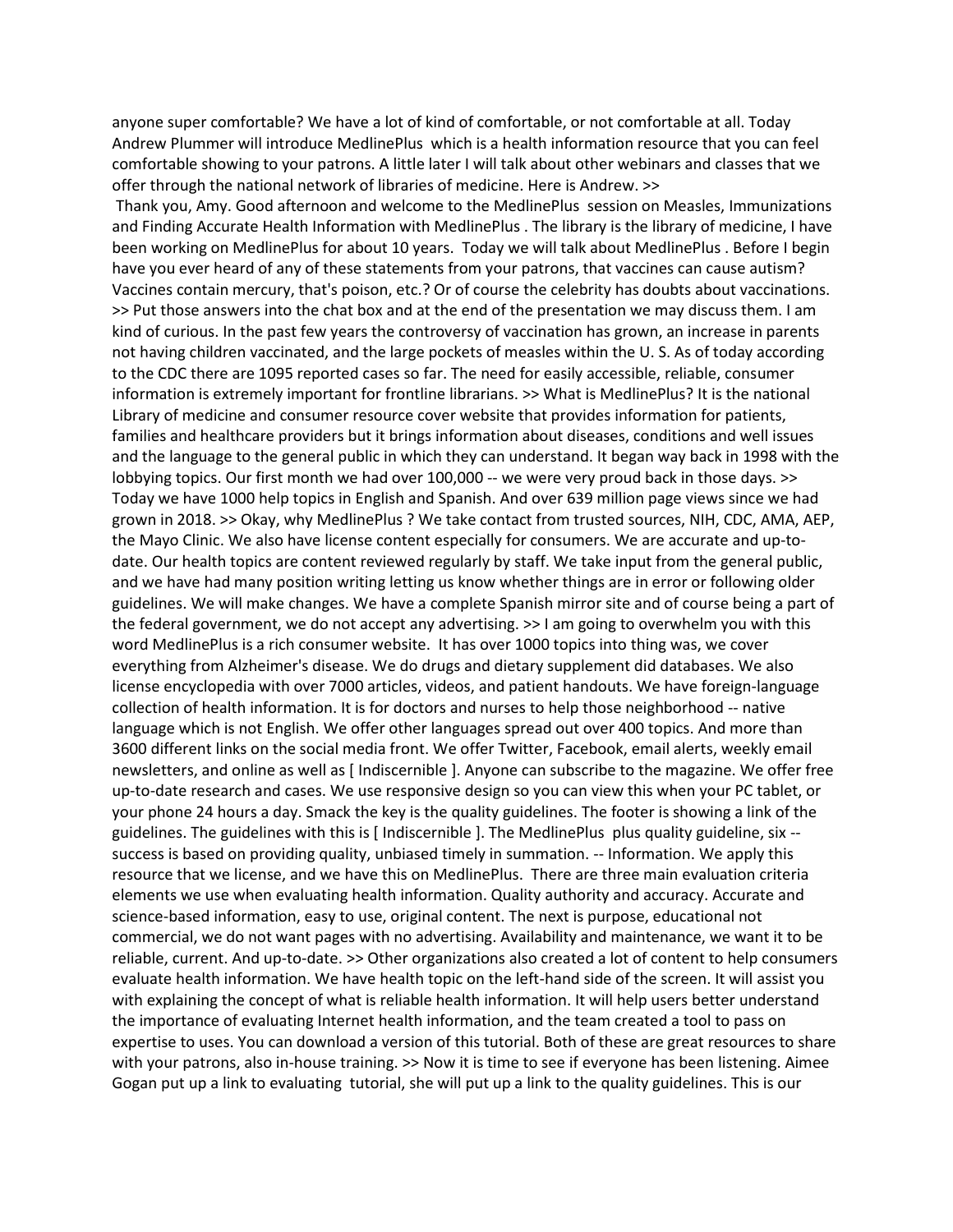knowledge check question. Which of the following is not part of the MedlinePlus quality guidelines ? Type your answer in the chat box. I will give people some time to think about that.

>> We have quite a few that have answered. Are there any more? Okay. For all of those who have not answered, the answer is number 3. And advertising policy on the site is optional. Advertises or sponges can play a role in selecting or editing help information as long as it is clearly designated who edits the content. That is correct -- incorrect. If there is advertising we definitely want the policy separate. >> Okay, moving on. We are going to do a health topic tour. We are going to examine two iCohere -- MedlinePlus topics. The topic of measles and [ Indiscernible ]. >> Let's take a look at the health topic page in more detail. All follow the same layout. The search box, it is on every page of the top upper right-hand corner. There is also a link on the top toolbar that we will go back to help topics, supplements and videos and tools. There is a link if you want to toggle between the English and Spanish version. And of course the health topic name as well as any type of synonyms. Going down the page we also offer a topic summary. Now summary is written in a sixth grade reading level, copyright free, the author in this case is the CDC. If you need to prepare consumer level materials, you can take this as is and use it. As long as you are given attribution to the author. >> We also offer print email, Facebook, social media, pinchers, or whatever social media tool you use to share the information. We also offer the option to sign up for the my deadline plus newsletter. This is the only type of MedlinePlus that we actually ask you to supply any type of personal information. >> Anybody can use it at any time without fear of being tracked. And we also offer a link to our medical encyclopedia. I will continue down the page. Start here. Now these are what we consider to be, if you have to read one or two topics, or things about a topic that you are familiar, we have gone through our library and we have looked at the various items and we found these would be the best. These are the things you need to know. I need to know about childhood vaccines. Presenting one of these is always going to be something to understand we need the best way. Again these are with everything, we change an update but we consider these to be the best. >> We offer the latest news. Information taken from NIH or other government press releases, and information that we think is something that has been added new, we want to make the user where. And we also have related health topics. If interested, or not quite sure, you may stumble at 10 -- you may stumble upon [ Indiscernible ] you can go to that and we interlink as many topics as possible. One can lead to another without the user feeling they are getting lost in the process. Also we have other languages. Other than English or Spanish. And any type of things to articles in the NH MedlinePlus plus magazine . Now interested in Spanish content, we have actually on the page if you look at the topic from the Department of Health and human services, it is also available in Spanish. If your clinician wants to share this information with the Spanish speaking person they can follow along with the same document and if interested just from NIH, we tag those specifically. >> Let's take a look at the start your record vaccine and protect your children every age. We will take a look at the latest information. This will take you back to the CDC page. You will notice many records are from the CDC, this is expected since vaccines and vaccinations fall under their offices. They will vary from topic to topic. But again we make sure the current information is available. And we have another piece of information, we decided to bring out this it is relatively new from the FDA. And we tag it as [ Indiscernible ]. Vaccination is the best protection against measles, current as of May 2019. >> Continuing down on the page. We will go to related issues. Related issues are records that contain interrelated and associated topics, with the additional health topic, but not exclusively about child visitation. They talk about understanding the parts of vaccine, vaccination records for kids, etc.. They delve into more specifics, with more detailed aspects, like decision for preterm babies, or your baby's first vaccine. And as always you can never escape the MedlinePlus guidelines as they are listed on every page. >> Now as we continue down the page we have images, health check tools, like test and quizzes with more interactive content. Some are game oriented, or latest statistics and research. We have 26 and research. And it will take you to all the open and close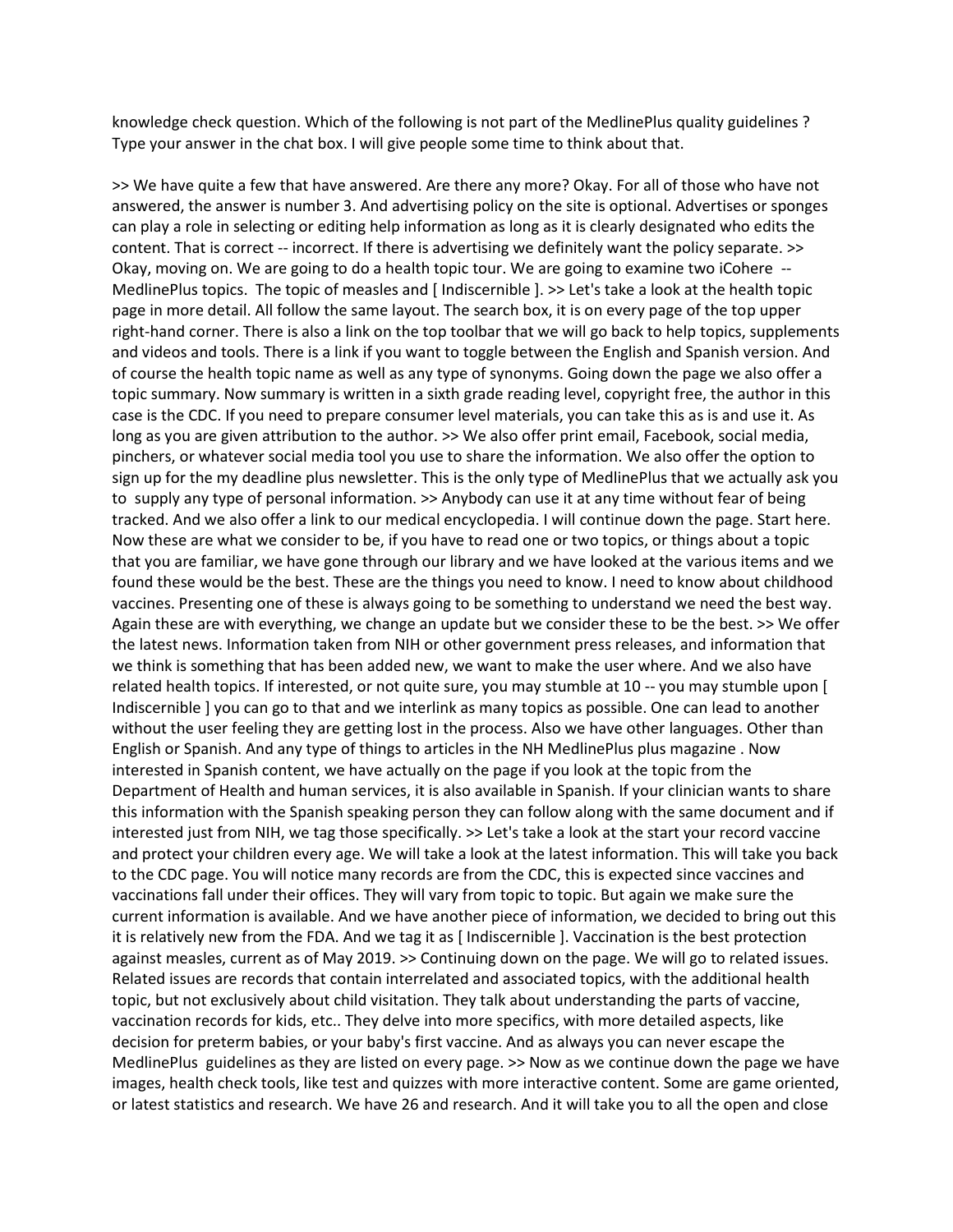that is available for childhood immunizations. We also link to a search for journal articles. These are skewed with the way they are designed to appeal to more of a general audience, but they can give you a definite overview based on the biomedical literature. Reference desk is kind of like a broader setting. It is to understand the immune system. You will have an idea of immunization, but is an easy reference material. And then find an expert. Again depending on your disease or condition there may be more, but in this case it is the government organization that would be in this case. And the CDC. And then we go with demographics, written for children. We have teenagers, and patient handouts. These are usually one or two pages, explaining the same topic. >> Okay. Let's take a look at measles topic it follows the same as childhood immunization. We have links in Spanish. The related issue is musician. -- Immunization. We have a new article, vaccinations is the best protection against measles. And also we will take a look at the related issues, measles, mumps and rubella for the Center of disease control. >> Also we have the interest under women, measles, mumps, rubella. As well as some of the patient handouts. Just to give you an idea of what is available in this particular site with measles. Also we have images. And photos of people with measles again this is one of the newsletters we think obviously current from an organization embedded by MedlinePlus . >> And we put this from the CDC. Sometimes you may be able to find graphics and images on our site and you can use these for training, publications, etc.. >> Let's term briefly to some of the other features of MedlinePlus that can be useful to consumers. MedlinePlus has so much more than just health topics. I will touch on a few features before we go on to exercises but we provide information on herbs and supplements from the national Center for complementary and integrative medicine. Also we use materials from the natural medicine comprehensive database consumer version. We like to use that database under a strong recommendation from [ Indiscernible ] they cannot cover everything but they recommended. It is a very good resource. >> We list drugs by prescription and over-the-counter products. We list them by brand name, and industry name. Briefly we will examine the record for a rectal suppository. The drug name and pronunciation guide is on the top as you can see. The record is divided into several categories. Framed as questions that most likely a user might ask. Also in this case, any types of warnings or FDA warnings are listed and highlighted in the red box but if there is a new warning for any drug, the page is updated by the content creators, in this case is the American health pharmacist with -- within five hours. If there is a recall notice, it is published and they make the update and we get it and we publish it very quickly. >> Now turning to the herbs and supplements database, it is content from two sources. National Center of, Mary and integrative health, and natural medicine conference of database. That is a NIH Institute. And the license content. We take a look at the record for goat weed. >> Similar to structure like the database. Information is organized with a series of questions. And the answers appear below. What makes the difference in the drug database -- it is that we look at the effectiveness. We look at the herbs and the supplements on various conditions. This is based on evidence from the published biomedical literature, and there is a note below this topic heading. They explained the rating of how this is effective and how it is created. Also bibliography. >> We also offer health videos and the videos include health videos, anatomy, and they have created a series of animated videos, and interesting topics on medicine like antihistamine, antibiotic resistance, things like that. We kind of have all 45 minute long animation. We have desk if you want health check tools, body weight, measurements, or test for measuring whether you are hypertensive, things like that. Games to test your health knowledge. We also offer a way that you can search for videos and tutorials without having to go through the rest of the content. This links to the understanding medical words tutorial, that has been developed to be useful for patients. It explains how medical words are created when someone says hyperthyroidism, do they mean hypothyroidism? Based on the information they have. And a link to the evaluating health information tutorial. >> I know that is a lot to cover. And my best advice is to get into MedlinePlus, and to experiment . You can look at a health topic interested in and you can explore different links throughout the cycle.. -- It is a relatively simple database but I have so much content in it, and I think it is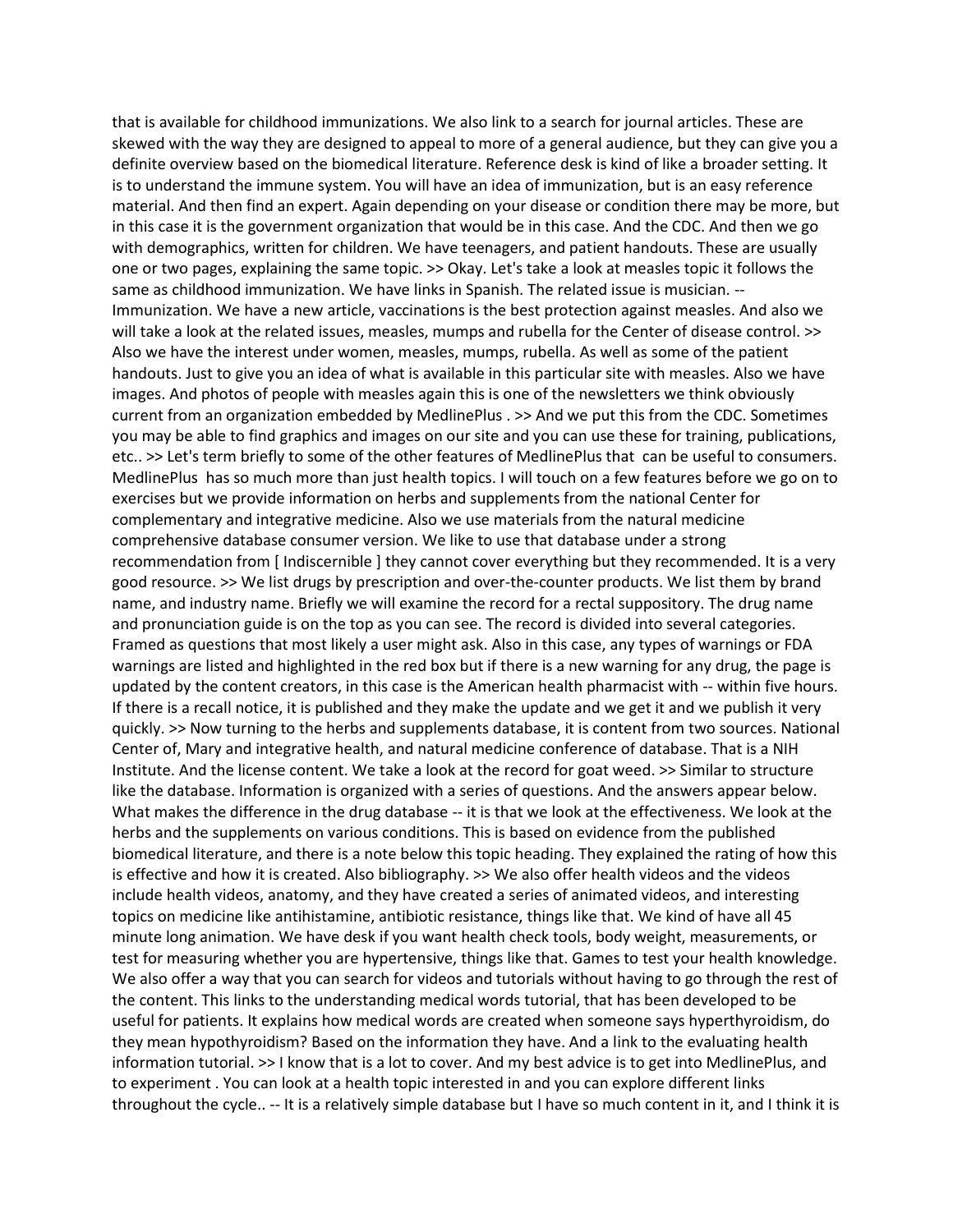very useful for both the library and, the general public, as well as the physician. And healthcare professionals. >> Okay, now for some exercises. We are going to take a look at a few websites. Using the MedlinePlus guideline, can you determine if the site provides accurate, up-to-date and unbiased health information? You need to open up a new window and have tab with the MedlinePlus guideline. And remember that MedlinePlus is, quality, authority, accuracy. The purpose is to be educational not commercial. And also availability and maintenance. >> Take a look at the site doesn't fit the MedlinePlus guideline? Yes or no. We will start with [ Indiscernible ] and I will give you a little bit of time to see - would you say yes or no? Please type in your reasons. Okay. Please begin. >>

Remember, when you are looking at this psycho we are looking for health information. And we want to make sure it is accurate, and where they are getting it from, the purpose of the site. Not only is it educational, but is it commercial? Are they pushing an agenda? It is hard to separate those but it is important when looking for reliable health information, not the most unbiased information possible. >> Okay, time so. Will this be okay for MedlinePlus ? Unfortunately, no. They publish books, [ Indiscernible ] and the writing varies from healthy skepticism of the people who are anti-vaccine proponents, to attacks on the anti-vaccine proponents. We are looking for health information on this I cannot opinion. And we are not here to argue with them back and forth. We are here to define [ Indiscernible ]. >> This is also a mixture of art and science. The more you look at the sites the more you find out. We always at the library represent the government and on the side of being more conservative. >> Okay. The second site is -- instead of writing yes or no, use the green check or the red expert green for yes, and ask for no. If you have any comments please include them the chat box. >> Okay, for those of you that check and ask, do you have any reasons why? In one or two words. Put in the chat box because we are curious. Okay. A lot of good responses and some great responses in the chat box. To me, the second anybody asks for money, but as a lark. -- That is an alert bird but I like some of the comments. One of them is, the citation site and the same website. You want a variety of sources. And someone said, always and never make me nervous third that is true. They are not perfect right answers and medicine. We know that. But that is a great response. Not only quoting one Dr. Baird okay. -- >> Okay, let's move on to another one. Immunization action coalition. Again read acts -- a red X and a green arrow. All right. When we look at this, we also look at things like the about section and discussing the type of organization we look at the headers and footers to see if there's information that gives it away, and who was finding it that can make a big difference, particularly with pharmaceutical companies and they fund what they are sure buys health information, but it eventually goes back to print this free coupon out. Just something to take a look at. >> All right, thank you. Good comments. A little longer on this one. This one is tough. It is a part of a cooperative agreement from the national Center of immunization and representing disease which is a part of the CDC. We use this for content of MedlinePlus . There are some things that might be put off, but those are fine with the donation because they are not really advertising or selling you anything. And the store is again, it is not a third-party advertisement for Kraft macaroni and cheese, or something else. It is for their own materials. And that of course is the stuff that is basically all information that you can find on the website. Yes, this would be appropriate for MedlinePlus. And it is the thing that you need to dig deep by looking into things like headers, footers, and plow through those. Sometimes there could be a wealth of information. >> Okay, here is another one. This one is pretty difficult but you should be able to find your way through it weird bioelectric shield. Is it appropriate or not appropriate for MedlinePlus ? Let's go with again, red X for no, a green check for yes. >> Quick responses. Yet this one is easy as pie. This is -- there are groups out there that will say or do anything for money. They prey on those that are not well informed, [ Indiscernible ] and sometimes even their own positions. It is a sad thing to say that someone would shut out almost \$1000 to be protect from the [ Indiscernible ]. >> Here is our final one. So again we are going to do red X , a green check. Children's health defense. All right. Okay, I thought this one was a bit more difficult. The answer is, no. And why? There are so many issues. There is a thing where you get called [ Indiscernible ]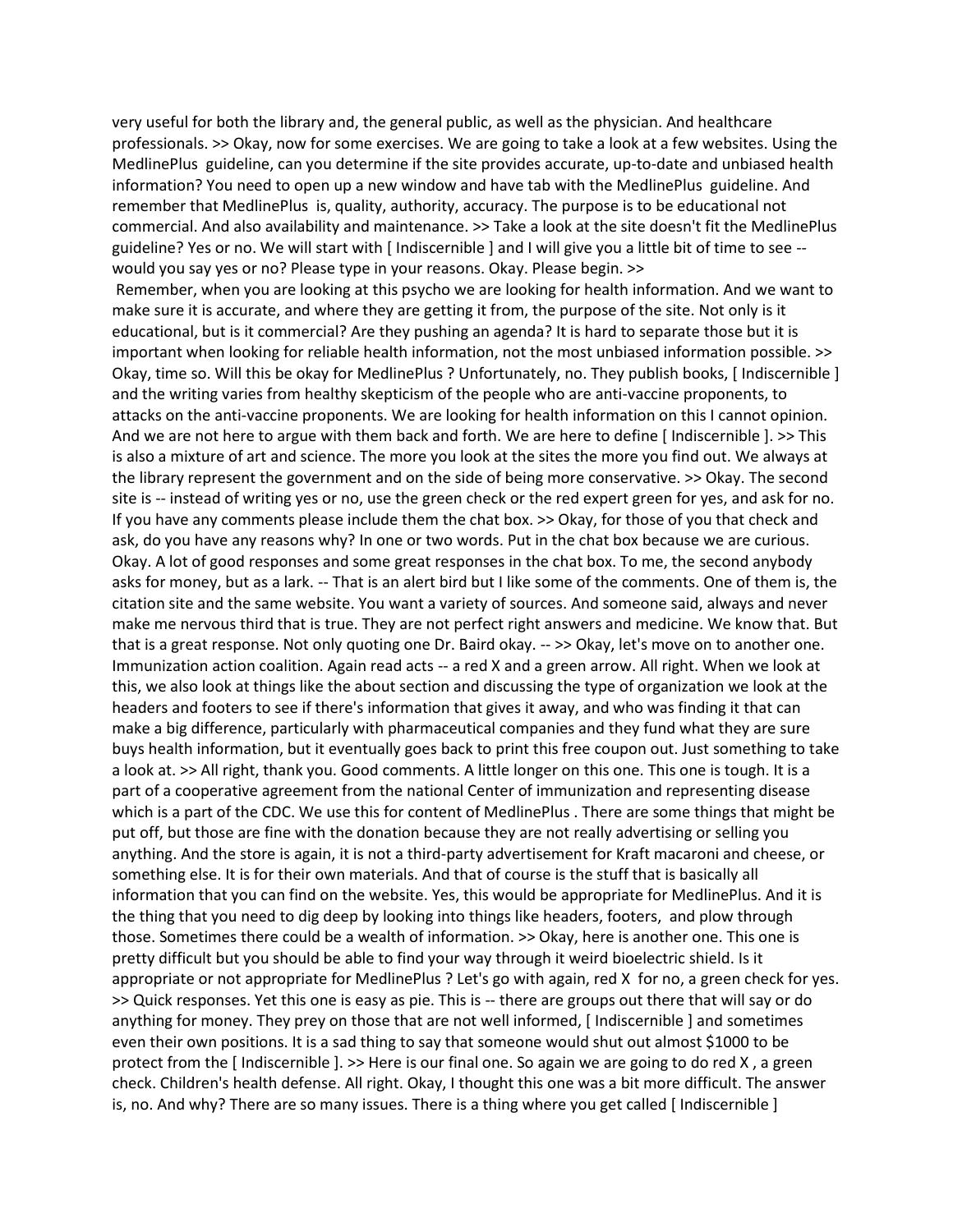members only, that means you get access to special information if you contribute more money. Information should be free. Also, the store, we looked at the books. An odd assortment of publishers. Not only what they are selling, but others and what they are writing and how valid they are. And they have a section called why we do it we do, which is a personal story. Many are convinced vaccinations caused their children ill issues. These people in our healthcare professionals and other one is exposing causes, basically a lot of false narratives. Usual big Pharma, people [ Indiscernible ]. The bottom line, we put together very cherry pick sites, and I'm having some technical problems. Hold on for just a second. I think it is the [ Indiscernible ] people getting us. >> Okay. You know, they put up a very good sigh, a strong advocacy site, and they have medical board that is all -- people are supportive the cause. There is no balanced opinion. [ Indiscernible ] so. You know, and from based on your comments, they do not tie into the [ Indiscernible ], that is my joke. It was a sight and like I said is well put together, and it offers information if you know what to look for and you are skeptical, you can find out. This site depends on the Kennedy name to drive it. Again, we kind of avoid sites that have celebrities on the wards and things like that, just because they are therefore names. I know that Robert Kennedy Junior has been working with issues around bakery, and fish and that pulled him into the vaccination thing. I do not know how much say he has them anymore, but to me, Mike reaction is saying that if you can only get members only, that is a turnoff. [ Indiscernible ] >> Okay, back to the -- we are having technical issues.

>> I'm sorry, we are having some hardware issues.

>> So, that pretty much wraps up what I will discuss about MedlinePlus . Again, please give MedlinePlus a try and if you have any questions, comments or concerns, we have a contact button on all of our pages. You can get in touch with us but if you find information in error, please let us know we will help correct it. Okay, Amy and Andrew are you ready for questions? >> I have one more thing to tell you about -- we are having some weird computer problems again. I am sorry about that. One second. >> No worries, plenty of time. >> Okay, one moment. These are the speed version for those who have missed out on the slides.

>> Hello everyone. I am so sorry about that. This is Aimee Gogan . I just want to tell you a little bit more about our NNLM training. We have program called the national network of libraries of medicine, coordinated by NNLM. Help disparities in information literacy. Carried out through a network of health science libraries and the service core -- NNLM efforts, they provide a variety of -- you can see the slides that I am talking about. We provide to send network members. That includes academic libraries, special libraries, public libraries, information centers and community-based organizations. Probably many of your members to the institution. >> All of the NNLM webinar is and trains are free and open to the public you can sign up for the account and start browsing it is a good idea to take a look at your regions page on NNLM.gov if you want information projects, or partnering with other member institutions, ordering print materials, and much more. >> Among many other classes that we offer to librarians, we have classes on consumer health. It is to enhance our consumer health offerings, and we have partnered with the medical Library Association to help librarians earn their consumer health mission specialization or trying to. It is responding to the needs of library staff like yourselves, as mentioned earlier, whom might be faced with questions from patrons. And it offers training for librarians and providing health information to consumers. The CHIS achieved entirely for free . You can take classes offered by NNLM . You can -- you can take just one 12 hour CE hour class. It is a class -- is eligible for CHIS . Once you take the appropriate classes, NNLM will totally sponsor your \$75 application fee. If you take the class to us, it is totally free. You can get your CE and it looks great to your employee, to the community, and for your library. And that is all I have. You can open it up to questions, Joe. >> Okay, thank you great presentation, thank you to both Aimee Gogan and Andrew Plumer . I do not know if this covers the sea.